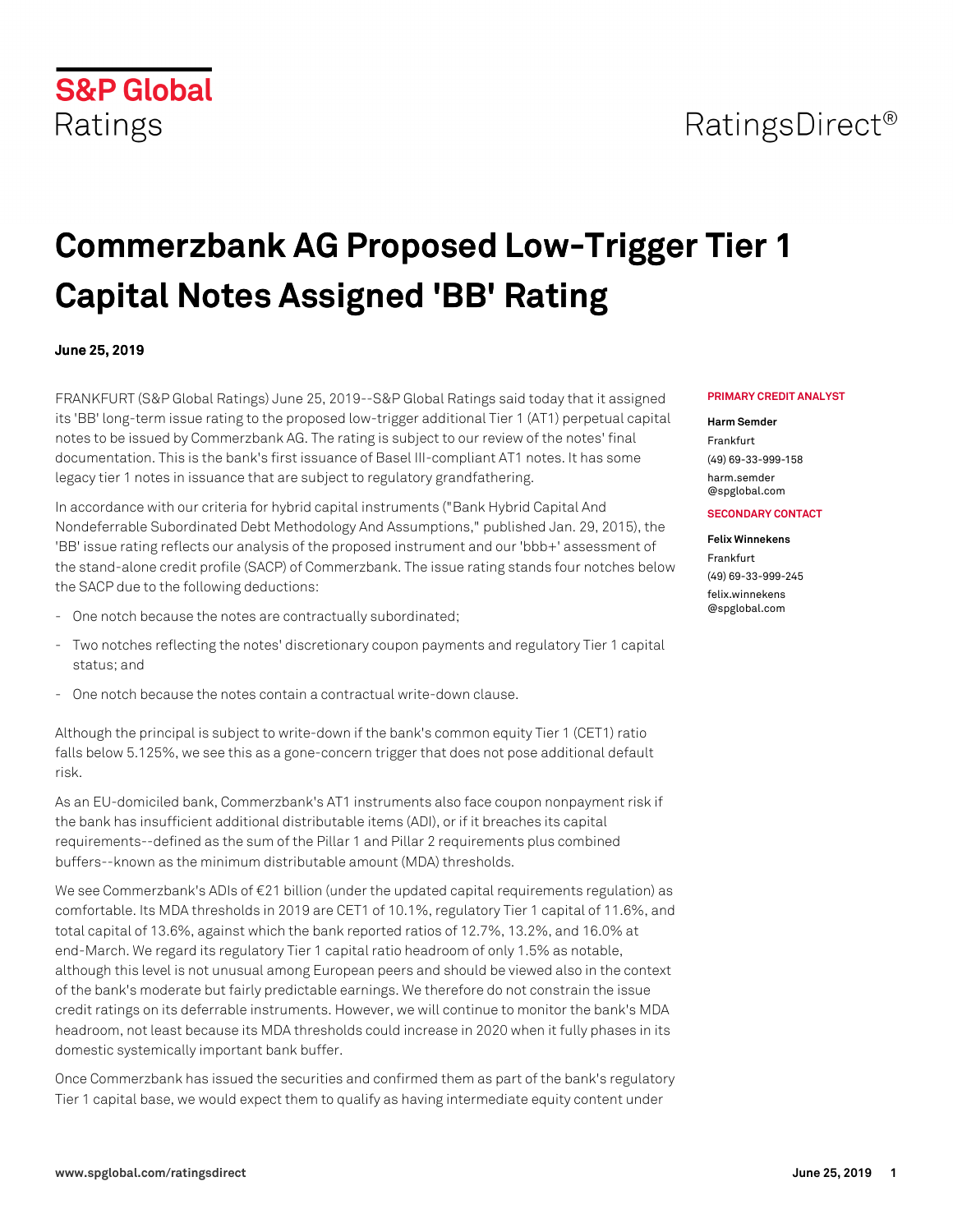#### **Commerzbank AG Proposed Low-Trigger Tier 1 Capital Notes Assigned 'BB' Rating**

our criteria. This reflects our understanding that the notes are perpetual, regulatory Tier 1 capital instruments that have no step-up. The notes can absorb losses on a going-concern basis through the nonpayment of coupons, which are fully discretionary.

## **Related Criteria**

- Criteria | Financial Institutions | General: Risk-Adjusted Capital Framework Methodology, July 20, 2017
- General Criteria: Methodology For Linking Long-Term And Short-Term Ratings, April 7, 2017
- General Criteria: Guarantee Criteria, Oct. 21, 2016
- Criteria | Financial Institutions | Banks: Bank Rating Methodology And Assumptions: Additional Loss-Absorbing Capacity, April 27, 2015
- Criteria | Financial Institutions | Banks: Bank Hybrid Capital And Nondeferrable Subordinated Debt Methodology And Assumptions, Jan. 29, 2015
- General Criteria: Principles For Rating Debt Issues Based On Imputed Promises, Dec. 19, 2014
- General Criteria: Group Rating Methodology, Nov. 19, 2013
- Criteria | Financial Institutions | Banks: Quantitative Metrics For Rating Banks Globally: Methodology And Assumptions, July 17, 2013
- Criteria | Financial Institutions | Banks: Banks: Rating Methodology And Assumptions, Nov. 9, 2011
- Criteria | Financial Institutions | Banks: Banking Industry Country Risk Assessment Methodology And Assumptions, Nov. 9, 2011
- General Criteria: Use Of CreditWatch And Outlooks, Sept. 14, 2009
- Criteria | Financial Institutions | Banks: Commercial Paper I: Banks, March 23, 2004

### **Related Research**

- Bulletin: As Commerzbank And Deutsche Bank Talks End, What Now For The Two Banks? April 26, 2019 Commerzbank AG

Certain terms used in this report, particularly certain adjectives used to express our view on rating relevant factors, have specific meanings ascribed to them in our criteria, and should therefore be read in conjunction with such criteria. Please see Ratings Criteria at www.standardandpoors.com for further information. Complete ratings information is available to subscribers of RatingsDirect at www.capitaliq.com. All ratings affected by this rating action can be found on S&P Global Ratings' public website at www.standardandpoors.com. Use the Ratings search box located in the left column. Alternatively, call one of the following S&P Global Ratings numbers: Client Support Europe (44) 20-7176-7176; London Press Office (44) 20-7176-3605; Paris (33) 1-4420-6708; Frankfurt (49) 69-33-999-225; Stockholm (46) 8-440-5914; or Moscow 7 (495) 783-4009.